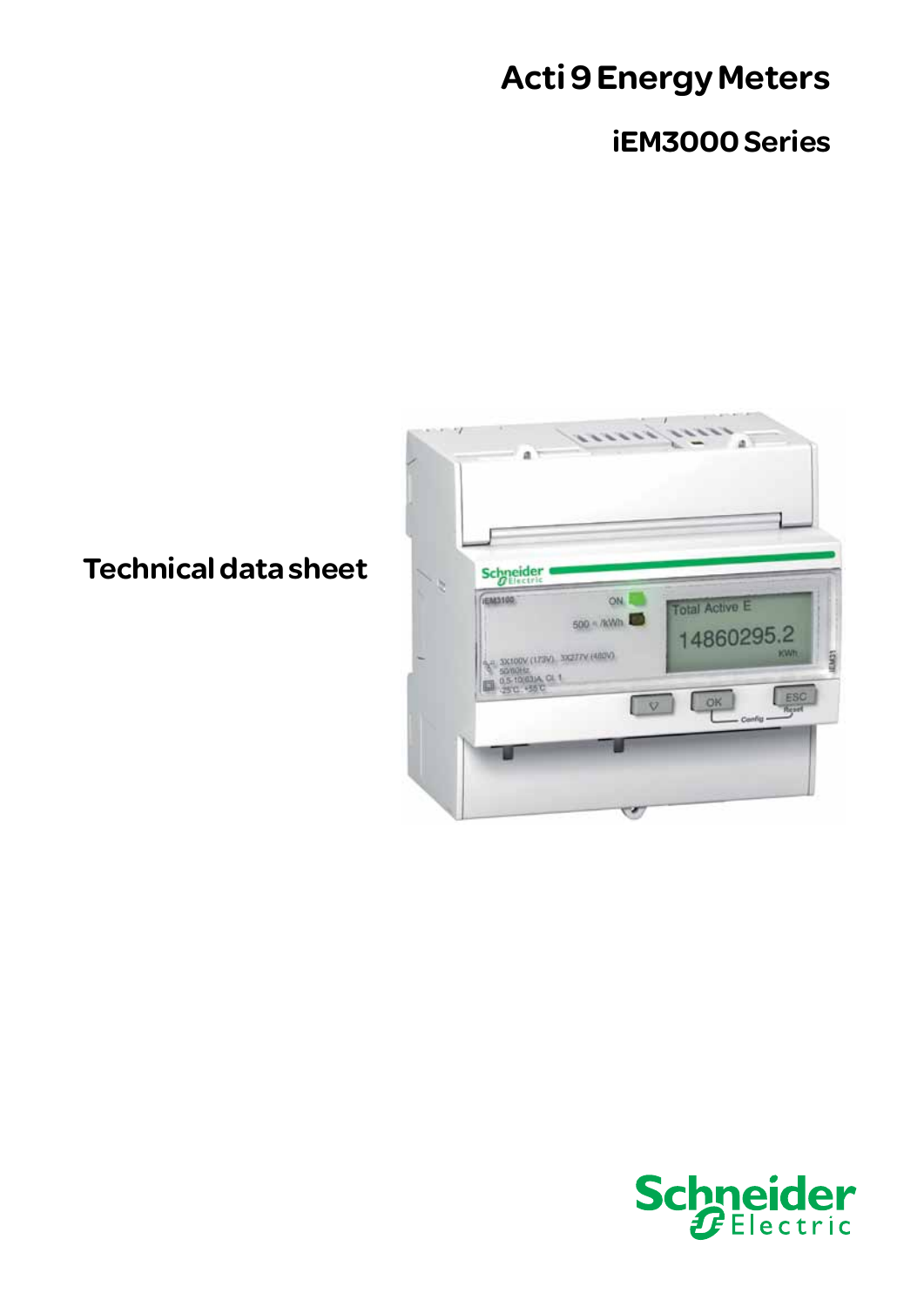### Basic energy meters

### Acti 9 iEM3000 Series Energy Meters

Functions and characteristics



*Acti 9 iEM3100/3200 energy meter*



*Acti 9 iEM3300 energy meter*



#### **Front Panel Display and Buttons**

- **A** Measurement
- **B** Ea /Er = active / reactive energy (if available)
- **C** Value
- **D** Active tariff (if applicable)
- **E** Scroll through the available screens
- **F** View more screens related to the measurement category (if available)
- **G** Go back to previous screen
- **H** Date and time (if applicable)
- **I** Unit
- **J** Icon indicating date / time not set

The Acti 9 iEM3000 Energy Meter Series offers a cost-attractive, competitive range of DIN rail-mounted energy meters ideal for sub-billing and cost allocation applications. Combined with communication systems, like Smart Link, the Acti 9 iEM3000 Series makes it easy to integrate electrical distribution measurements into customer's facility management systems. It's the right energy meter at the right price for the right job.

Several versions are available: 63A direct measure (iEM3100 models), current transformers associated meter (iEM3200 models), and 125A direct measure (iEM3300 models). low voltage current transformers (iEM3400 models), and Rogowski coils (iEM3500 models). For each range, eight versions are available (seven for the iEM3300) to satisfy basic to advanced applications:

b iEM3100/iEM3200/iEM3300: kWh meter with partial counter

■ iEM3110/iEM3210/iEM3310: kWh meter with partial counter and pulse output. MID certified.

■ iEM3115/iEM3215: multi-tariff meter controlled by digital input or internal clock, MID certified.

■ iEM3135/iEM3235/iEM3335: energy meter, four quadrant, multi-tariffs with partial counter and current, voltage, power measurement. M-Bus communication, digital I/O and MID certified.

■ iEM3150/iEM3250/iEM3350: kWh meter with partial counter and current, voltage, power measurement. Modbus communication.

b iEM3155/iEM3255/iEM3355/iEM3455/iEM3555: energy meter, four quadrant, multi-tariffs with partial counter and current, voltage, power measurement. Modbus communication, digital I/O, MID certified (iEM3155, iEM3255, iEM3355 only).

b iEM3165/iEM3265/iEM3365/iEM3465/iEM3565: energy meter, four quadrant, multi-tariffs with partial counter and current, voltage, power measurement. BACnet communication, digital I/O and MID certified (iEM3165, iEM3265, iEM3365 only). b iEM3175/iEM3275/iEM3375: energy meter, four quadrant, multi-tariffs with partial counter and current, voltage, power measurement. LON communication, digital input and MID certified.

#### **Innovative design makes the meters smart and simple:**

- Easy to install for panel builders (LVCT safer to install)
- Easy to commission for contractors and installers
- $\blacksquare$  Easy to operate for end users

#### **Applications**

#### **Cost management applications**

- $\blacksquare$  Bill verification
- Sub-billing, including WAGES view (four user-defined tariffs)
- Cost allocation, including WAGES view

#### **Network management applications**

- $\blacksquare$  Basic electrical parameters like current, voltage and power
- $\blacksquare$  Onboard overload alarm to avoid circuit overload and trip
- Easy integration with PLC systems by input/output interface

#### ■ Market segments

- Buildings & Industry
- $\blacksquare$  Data centres and networks
- $\blacksquare$  Infrastructure (airports, road tunnels, telecom)

#### ■ Characteristics

- Self-powered meters
- b�Chain measurement (meters + CTs) accuracy Class 1 (selected models)
- Compliance with IEC 61557-12, IEC 62053-21/22, IEC 62053-23, EN50470-3
- $\blacksquare$  Compact, 5 module width
- $\blacksquare$  Graphical display for easy viewing
- Onboard Modbus, LON, M-Bus or BACnet communication
- Easy wiring (without CTs) Acti 9 iEM3100 and iEM3300 models
- Double fixation on DIN rail (horizontal or vertical)
- $\blacksquare$  Anti-tamper security features ensure the integrity of your data
- $\blacksquare$  MID compliant (selected models) providing certified accuracy and data security
- LVCT support (iEM3455 and iEM3465)
- Rogowski support (iEM3555 and iEM3565)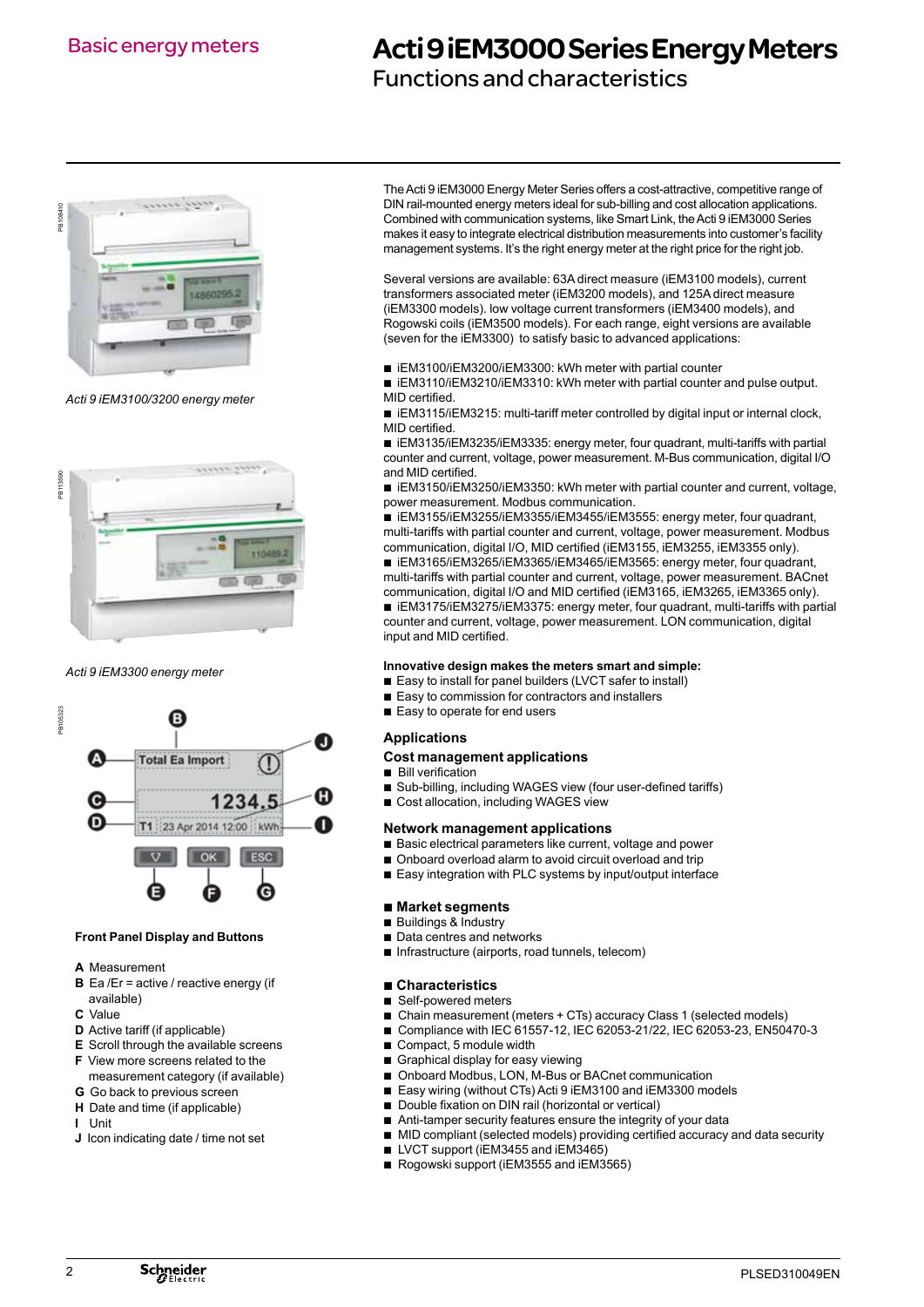Functions and characteristics

| <b>Function guide</b>                                     |                                                           | <b>iEM3100</b><br><b>iEM3200</b><br><b>iEM3300</b> | <b>iEM3110</b><br><b>iEM3210</b><br><b>iEM3310</b> | <b>iEM3115</b><br><b>iEM3215</b> | <b>iEM3135</b><br><b>iEM3235</b><br><b>iEM3335</b> | <b>iEM3150</b><br><b>iEM3250</b><br><b>iEM3350</b> | <b>iEM3155</b><br><b>iEM3255</b><br><b>iEM3355</b><br><b>iEM3455</b><br><b>iEM3555</b> | <b>iEM3165</b><br><b>iEM3265</b><br><b>iEM3365</b><br><b>iEM3465</b><br><b>iEM3565</b> | <b>iEM3175</b><br><b>iEM3275</b><br><b>iEM3375</b> |
|-----------------------------------------------------------|-----------------------------------------------------------|----------------------------------------------------|----------------------------------------------------|----------------------------------|----------------------------------------------------|----------------------------------------------------|----------------------------------------------------------------------------------------|----------------------------------------------------------------------------------------|----------------------------------------------------|
| Width (18 mm module, DIN rail mounting)                   |                                                           | 5/5/7                                              | 5/5/7                                              | 5/5                              | 5/5/7                                              | 5/5/7                                              | 5/5/7/5/5                                                                              | 5/5/7/5/5                                                                              | 5/5/7                                              |
|                                                           | Direct measurement (up to 63A or 125A)                    | $63A/-/125A$                                       | $63A/-/125A$                                       | $63A/-$                          | $63A/-/125A$                                       | $63A/-/125A$                                       | $63A/-/125A/$<br>LVCT/Rog.                                                             | $63A/-/125A/$<br>LVCT/Rog.                                                             | $63A/-/125A$                                       |
|                                                           | Measurement inputs through CTs (1A, 5A)                   | $-1$ = $1-$                                        | $-1$ = $1-$                                        | $-1$                             | $-1$ = $1-$                                        | $-1$ $-$                                           | $-1$ $-1$<br>LVCT / Rog.                                                               | $-1$ = $1-1$<br>LVCT/Rog.                                                              | $-1$ = $1-$                                        |
| Measurement inputs through VTs                            |                                                           |                                                    |                                                    |                                  | $-1$ = $1-$                                        | $-1$ $-$                                           | $-1$ = $1-1$ = $1$ =                                                                   | $-1$ = $1-1$ = $1-$                                                                    | $-1$ = $1-$                                        |
| Active Energy measurements class<br>(Total & partial kWh) |                                                           | 1/0.5S/1                                           | 1/0.5S/1                                           | 1/0.5S                           | 1/0.5S/1                                           | 1/0.5S/1                                           | 1/0.5S/1/<br>0.5S/0.5S                                                                 | 1/0.5S/1/<br>0.5S/0.5S                                                                 | 1/0.5S/1                                           |
|                                                           | Four Quadrant Energy measurements                         |                                                    |                                                    |                                  | п                                                  |                                                    | $\blacksquare$                                                                         | п                                                                                      | п                                                  |
| Electrical measurements (I, V, P, )                       |                                                           |                                                    |                                                    |                                  | $\blacksquare$                                     | п                                                  | $\blacksquare$                                                                         | п                                                                                      | $\blacksquare$                                     |
| Multi-tariff (internal clock)                             |                                                           |                                                    |                                                    | $\overline{4}$                   | 4                                                  |                                                    | $\overline{4}$                                                                         | 4                                                                                      | 4                                                  |
| Multi-tariff (external control)                           |                                                           |                                                    |                                                    | 4                                | $\overline{2}$                                     |                                                    | 2                                                                                      | $\overline{2}$                                                                         | $\overline{2}$                                     |
|                                                           | Measurement display (number of lines)                     | 3                                                  | 3                                                  | 3                                | 3                                                  | 3                                                  | 3                                                                                      | 3                                                                                      | 3                                                  |
| Digital inputs                                            | Programmable<br>(Tariff control or<br><b>WAGES input)</b> |                                                    |                                                    |                                  | $\mathbf{1}$                                       |                                                    | $\mathbf{1}$                                                                           | $\mathbf{1}$                                                                           | $\mathbf{1}$                                       |
|                                                           | Tariff control only                                       |                                                    |                                                    | $\overline{2}$                   |                                                    |                                                    |                                                                                        |                                                                                        |                                                    |
| Digital ouputs                                            | Programmable (kWh<br>pulse or kW alarm)                   |                                                    |                                                    |                                  | $\mathbf{1}$                                       |                                                    | $\mathbf{1}$                                                                           | $\mathbf{1}$                                                                           |                                                    |
|                                                           | kWh pulse only                                            |                                                    | $\mathbf{1}$                                       |                                  |                                                    |                                                    |                                                                                        |                                                                                        |                                                    |
| kW overload alarm                                         |                                                           |                                                    |                                                    |                                  | $\mathbf{1}$                                       |                                                    | $\mathbf{1}$                                                                           | $\mathbf{1}$                                                                           |                                                    |
| M-Bus protocol                                            |                                                           |                                                    |                                                    |                                  | $\blacksquare$                                     |                                                    |                                                                                        |                                                                                        |                                                    |
| Modbus protocol                                           |                                                           |                                                    |                                                    |                                  |                                                    | $\blacksquare$                                     | $\blacksquare$                                                                         |                                                                                        |                                                    |
| <b>BACnet protocol</b>                                    |                                                           |                                                    |                                                    |                                  |                                                    |                                                    |                                                                                        | п                                                                                      |                                                    |
| LON                                                       |                                                           |                                                    |                                                    |                                  |                                                    |                                                    |                                                                                        |                                                                                        | $\blacksquare$                                     |
| MID (legal metrology certification)                       |                                                           |                                                    | $\blacksquare$                                     | п                                | $\blacksquare$                                     |                                                    | 3155 / 3255 /<br>3355                                                                  | 3165 / 3265 /<br>3365                                                                  | $\blacksquare$                                     |



*Acti 9 iEM3100 models direct connected (63 A) Direct connected up to 63 A*



*Acti 9 iEM3200 models (1 A / 5 A CT connected)*

### **Connectivity advantages**

| Programmable digital input  | External tariff control signal (4 tariffs)<br>Remote Reset partial counter<br>External status, e.g. breaker status<br><b>Collect WAGES pulses</b>          |
|-----------------------------|------------------------------------------------------------------------------------------------------------------------------------------------------------|
| Programmable digital output | kWh overload alarm (iEM3135, iEM3155, iEM3165<br>IEM3235, IEM3255, IEM3265, EM3335, IEM3355, IEM3365,<br>iEM3455, iEM3465, iEM3555, iEM3565)<br>kWh pulses |
| Graphic LCD display         | Scroll energies<br>Current, voltage, power, frequency, power factor                                                                                        |
| Communication               | Serial communication options are available with M-Bus,<br>Modbus, BACnet or LON protocols                                                                  |
| <b>Standards</b>            |                                                                                                                                                            |
| Industry standards          | IEC 61557-12, IEC 61036, IEC 61010, UL61010-1, IEC<br>62053-21/22 Class 1 and Class 0.5S, IEC 62053-23<br>ANSI C12.20 0.5%                                 |

#### **Multi-tariff capability**

The Acti 9 iEM3000 Series allows arrangement of kWh consumption in four different registers. This can be controlled by:

- $\Box$  Digital Inputs. Signal can be provided by PLC or utilities
- $\blacksquare$  Internal clock programmable by HMI
- $\blacksquare$  Through communication

#### **This function allows users to:**

 $\blacksquare$  Make tenant metering for dual source applications to differentiate backup source or utility source

- $\blacksquare$  Understand well the consumption during working time and non working time, and between working days and weekends
- $\blacksquare$  Follow up feeders consumption in line with utility tariff rates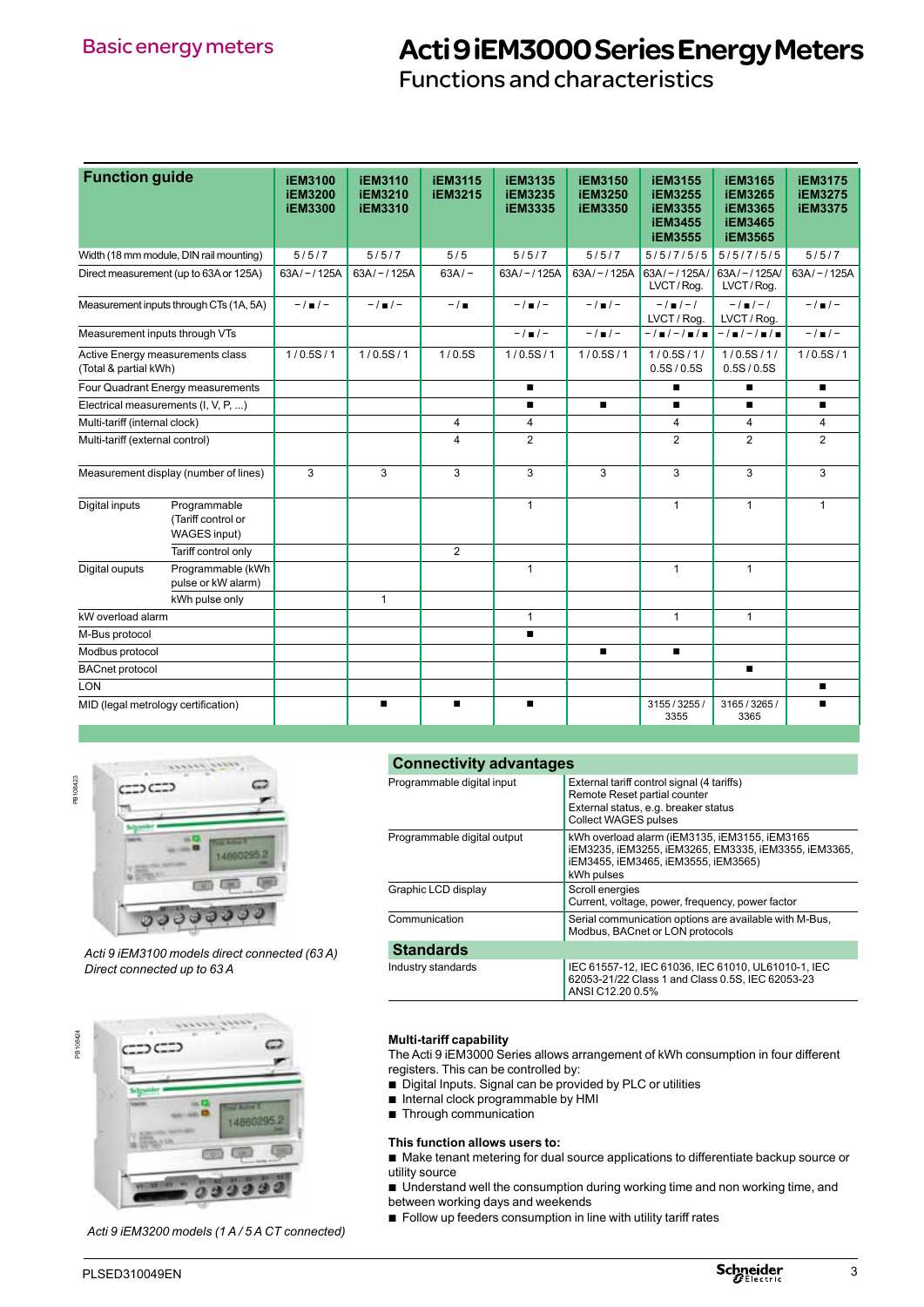Functions and characteristics

| <b>Specification guide</b>                   | iEM3100/iEM3300 Models                                                       |                                  |                |                                  |                                  |                                  |                                  |                                  |
|----------------------------------------------|------------------------------------------------------------------------------|----------------------------------|----------------|----------------------------------|----------------------------------|----------------------------------|----------------------------------|----------------------------------|
|                                              | <b>iEM3100</b><br><b>iEM3300</b>                                             | <b>iEM3110</b><br><b>iEM3310</b> | <b>iEM3115</b> | <b>iEM3135</b><br><b>iEM3335</b> | <b>iEM3150</b><br><b>iEM3350</b> | <b>iEM3155</b><br><b>iEM3355</b> | <b>iEM3165</b><br><b>iEM3365</b> | <b>iEM3175</b><br><b>iEM3375</b> |
| Current (max.) Direct connected<br>(iEM31xx) | 63A for iEM3100 models, 125A for iEM3300 models                              |                                  |                |                                  |                                  |                                  |                                  |                                  |
| Meter constant LED                           | 500/kWh                                                                      |                                  |                |                                  |                                  |                                  |                                  |                                  |
| Pulse output                                 |                                                                              | Up to<br>1000p/kWh               |                | Up to<br>1000p/kWh               |                                  |                                  | Up to<br>1000p/kWh               |                                  |
| Multi-tariff                                 |                                                                              |                                  | 4 tariffs      | 4 tariffs                        |                                  |                                  | 4 tariffs                        |                                  |
| Communication                                |                                                                              |                                  |                | M-bus                            | Modbus                           | Modbus                           | <b>BACnet</b>                    | <b>LON</b>                       |
| DI/DO                                        |                                                                              | 0/1                              | 2/0            | 1/1                              |                                  | 1/1                              | 1/1                              | 1/0                              |
| MID (EN50470-3)                              |                                                                              | $\blacksquare$                   |                | $\blacksquare$                   |                                  | $\blacksquare$                   | ■                                | $\blacksquare$                   |
| <b>Network</b>                               | 1P+N, 3P, 3P+N                                                               |                                  |                |                                  |                                  |                                  |                                  |                                  |
| Accuracy class                               | Class 1 (IEC 62053-21 and IEC61557-12) Class B (EN50470-3)                   |                                  |                |                                  |                                  |                                  |                                  |                                  |
| Wiring capacity                              | 16 mm <sup>2</sup> for iEM3100 models, 50 mm <sup>2</sup> for iEM3300 models |                                  |                |                                  |                                  |                                  |                                  |                                  |
| Display max.                                 | LCD 99999999.9kWh                                                            |                                  |                |                                  |                                  |                                  |                                  |                                  |
| Voltage (L-L)                                | 3 x 100/173 V AC to 3 x 277/480 V AC (50/60 Hz)                              |                                  |                |                                  |                                  |                                  |                                  |                                  |
| IP protection                                | IP40 front panel and IP20 casing                                             |                                  |                |                                  |                                  |                                  |                                  |                                  |
| Temperature                                  | -25°C to 55°C (K55)                                                          |                                  |                |                                  |                                  |                                  |                                  |                                  |
| Product size                                 | 5 x 18 mm for iEM3100 models, 8 x 18 mm for iEM3300 models                   |                                  |                |                                  |                                  |                                  |                                  |                                  |
| Overvoltage and measurement                  | Category III, Degree of pollution 2                                          |                                  |                |                                  |                                  |                                  |                                  |                                  |
| kWh                                          | $\blacksquare$                                                               | $\blacksquare$                   | $\blacksquare$ |                                  | $\blacksquare$                   | $\blacksquare$                   | $\blacksquare$                   | п                                |
| kVARh                                        |                                                                              |                                  |                | п                                |                                  | $\blacksquare$                   | $\blacksquare$                   | $\blacksquare$                   |
| Active power                                 |                                                                              |                                  |                |                                  | $\blacksquare$                   | $\blacksquare$                   | $\blacksquare$                   | $\blacksquare$                   |
| Reactive power                               |                                                                              |                                  |                | $\blacksquare$                   |                                  | $\blacksquare$                   | $\blacksquare$                   | $\blacksquare$                   |
| Currents and voltages                        |                                                                              |                                  |                |                                  | $\blacksquare$                   | $\blacksquare$                   | $\blacksquare$                   | п                                |
| Overload alarm                               |                                                                              |                                  |                | $\blacksquare$                   |                                  | $\blacksquare$                   | $\blacksquare$                   | $\blacksquare$                   |
| Hour counter                                 |                                                                              |                                  |                |                                  |                                  | $\blacksquare$                   |                                  |                                  |

| <b>Specification guide</b>                                              | <b>iEM3200 Models</b>                                                                                         |                               |                |                                     |                |                |                |                |  |
|-------------------------------------------------------------------------|---------------------------------------------------------------------------------------------------------------|-------------------------------|----------------|-------------------------------------|----------------|----------------|----------------|----------------|--|
|                                                                         | <b>iEM3200</b>                                                                                                | <b>iEM3210</b>                | <b>iEM3215</b> | <b>iEM3235</b>                      | <b>iEM3250</b> | <b>iEM3255</b> | <b>iEM3265</b> | <b>iEM3275</b> |  |
| 1 A/5 A CTs (max current)                                               | 6A                                                                                                            |                               |                |                                     |                |                |                |                |  |
| Meter constant LED                                                      |                                                                                                               |                               |                |                                     | 5000/kWh       |                |                |                |  |
| Pulse output frequency                                                  |                                                                                                               | Up to<br>500p/kWh             |                | Up to<br>500p/kWh                   |                |                | Up to 500p/kWh |                |  |
| Multi-tariff                                                            |                                                                                                               |                               | 4 tariff       | 4 tariffs                           |                |                | 4 tariffs      |                |  |
| Communication                                                           |                                                                                                               |                               |                | M-bus                               | Modbus         | Modbus         | <b>BACnet</b>  | LON            |  |
| DI/DO                                                                   |                                                                                                               | 0/1                           | 2/0            | 1/1                                 |                | 1/1            | 1/1            | 1/0            |  |
| MID (EN50470-3)                                                         |                                                                                                               | $\blacksquare$                | $\blacksquare$ | $\blacksquare$                      |                | $\blacksquare$ | $\blacksquare$ | $\blacksquare$ |  |
| Network                                                                 |                                                                                                               | 1P+N, 3P, 3P+N<br>support CTs |                | 1P+N, 3P, 3P+N<br>support CTs & VTs |                |                |                |                |  |
| Accuracy class                                                          | Class 0.5S (IEC 62053-22 and IEC61557-12) Class C (EN50470-3) <sup>(1)</sup>                                  |                               |                |                                     |                |                |                |                |  |
| Wiring capacity                                                         | 6 mm <sup>2</sup> for currents and 4 mm <sup>2</sup> for voltages                                             |                               |                |                                     |                |                |                |                |  |
| Display max.                                                            | LCD 99999999.9kWh or 99999999.9MWh                                                                            |                               |                |                                     |                |                |                |                |  |
| Voltage (L-L)                                                           | 3 x 100/173 V AC to 3 x 277/480 V AC (50/60 Hz)                                                               |                               |                |                                     |                |                |                |                |  |
| IP protection                                                           | IP40 front panel and IP20 casing                                                                              |                               |                |                                     |                |                |                |                |  |
| Temperature                                                             | -25°C to 55°C (K55)                                                                                           |                               |                |                                     |                |                |                |                |  |
| Product size                                                            | 5 steps of 18 mm                                                                                              |                               |                |                                     |                |                |                |                |  |
| Overvoltage & measurement                                               | Category III, Degree of pollution 2                                                                           |                               |                |                                     |                |                |                |                |  |
| kWh                                                                     | $\blacksquare$<br>$\blacksquare$<br>$\blacksquare$<br>$\blacksquare$<br>п<br>$\blacksquare$<br>$\blacksquare$ |                               |                |                                     | $\blacksquare$ |                |                |                |  |
| kVARh                                                                   |                                                                                                               |                               |                | п                                   |                | п              | $\blacksquare$ |                |  |
| Active power                                                            |                                                                                                               |                               |                | п                                   | $\blacksquare$ | п              | п              | $\blacksquare$ |  |
| Reactive power                                                          |                                                                                                               |                               |                | п                                   |                | п              |                |                |  |
| Currents and voltages                                                   |                                                                                                               |                               |                | п                                   | $\blacksquare$ | п              | $\blacksquare$ | п              |  |
| Overload alarm                                                          |                                                                                                               |                               |                | $\blacksquare$                      |                | $\blacksquare$ | $\blacksquare$ | $\blacksquare$ |  |
| Hour counter                                                            |                                                                                                               |                               |                | п                                   |                | $\blacksquare$ | $\blacksquare$ | $\blacksquare$ |  |
| (1) For 1 A CTs Class 1 (IEC6253-21 and IEC61557-12 Class B (EN50470-3) |                                                                                                               |                               |                |                                     |                |                |                |                |  |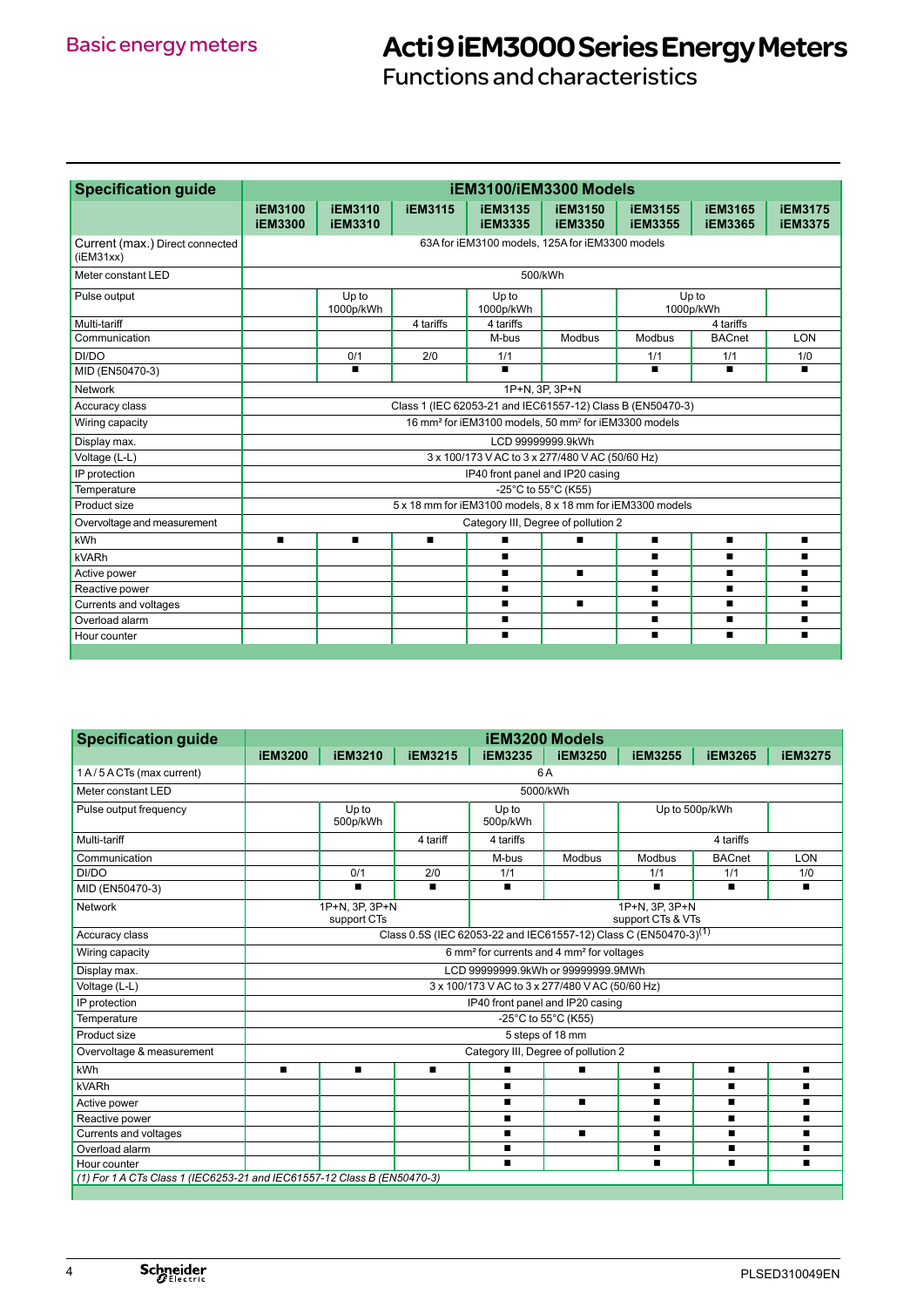Functions and characteristics



*Ropestyle*

| <b>Specification</b><br>guide                                       | iEM3400/iEM3500 Models                                            |                   |                |                |  |  |  |
|---------------------------------------------------------------------|-------------------------------------------------------------------|-------------------|----------------|----------------|--|--|--|
|                                                                     | <b>iEM3455</b>                                                    | <b>iEM3565</b>    |                |                |  |  |  |
| Max current                                                         | 0.333V-1.0V LVCTs                                                 | 0.333V-1.0V LVCTs | Rogowski coils | Rogowski coils |  |  |  |
| Meter constant LED                                                  | 5000/kWh                                                          |                   |                |                |  |  |  |
| Pulse output<br>frequency                                           |                                                                   | Up to 500p/kWh    |                |                |  |  |  |
| Multi-tariff                                                        |                                                                   | 4 tariffs         |                |                |  |  |  |
| Communication                                                       | Modbus                                                            | <b>BACnet</b>     | Modbus         | <b>BACnet</b>  |  |  |  |
| DI/DO                                                               |                                                                   | 1/1               |                |                |  |  |  |
| <b>Network</b>                                                      | 1P+N, 3P, 3P+N<br>support LVCTs, Rogowski coils, and VTs          |                   |                |                |  |  |  |
| Wiring capacity                                                     | 6 mm <sup>2</sup> for currents and 4 mm <sup>2</sup> for voltages |                   |                |                |  |  |  |
| Display max.                                                        | LCD 99999999.9kWh or 99999999.9MWh                                |                   |                |                |  |  |  |
| Voltage (L-L)                                                       | 3 x 100/173 V AC to 3 x 277/480 V AC (50/60 Hz)                   |                   |                |                |  |  |  |
| IP protection                                                       | IP40 front panel and IP20 casing                                  |                   |                |                |  |  |  |
| Temperature                                                         | -25°C to 70°C (-13°F to 158°F) (K55)                              |                   |                |                |  |  |  |
| Product size                                                        | 5 steps of 18 mm                                                  |                   |                |                |  |  |  |
| Overvoltage &<br>Category III, Degree of pollution 2<br>measurement |                                                                   |                   |                |                |  |  |  |
| kWh                                                                 |                                                                   | $\blacksquare$    |                |                |  |  |  |
| kVARh<br>▬                                                          |                                                                   |                   |                |                |  |  |  |
| Active power                                                        | $\blacksquare$                                                    |                   |                |                |  |  |  |
| Reactive power                                                      | ■                                                                 |                   |                |                |  |  |  |
| Currents and<br>voltages                                            | $\blacksquare$                                                    |                   |                |                |  |  |  |
| Overload alarm                                                      |                                                                   | ▬                 |                |                |  |  |  |
| Hour counter<br>▬                                                   |                                                                   |                   |                |                |  |  |  |



*iEM3455*



*iEM3455 with sealing covers open*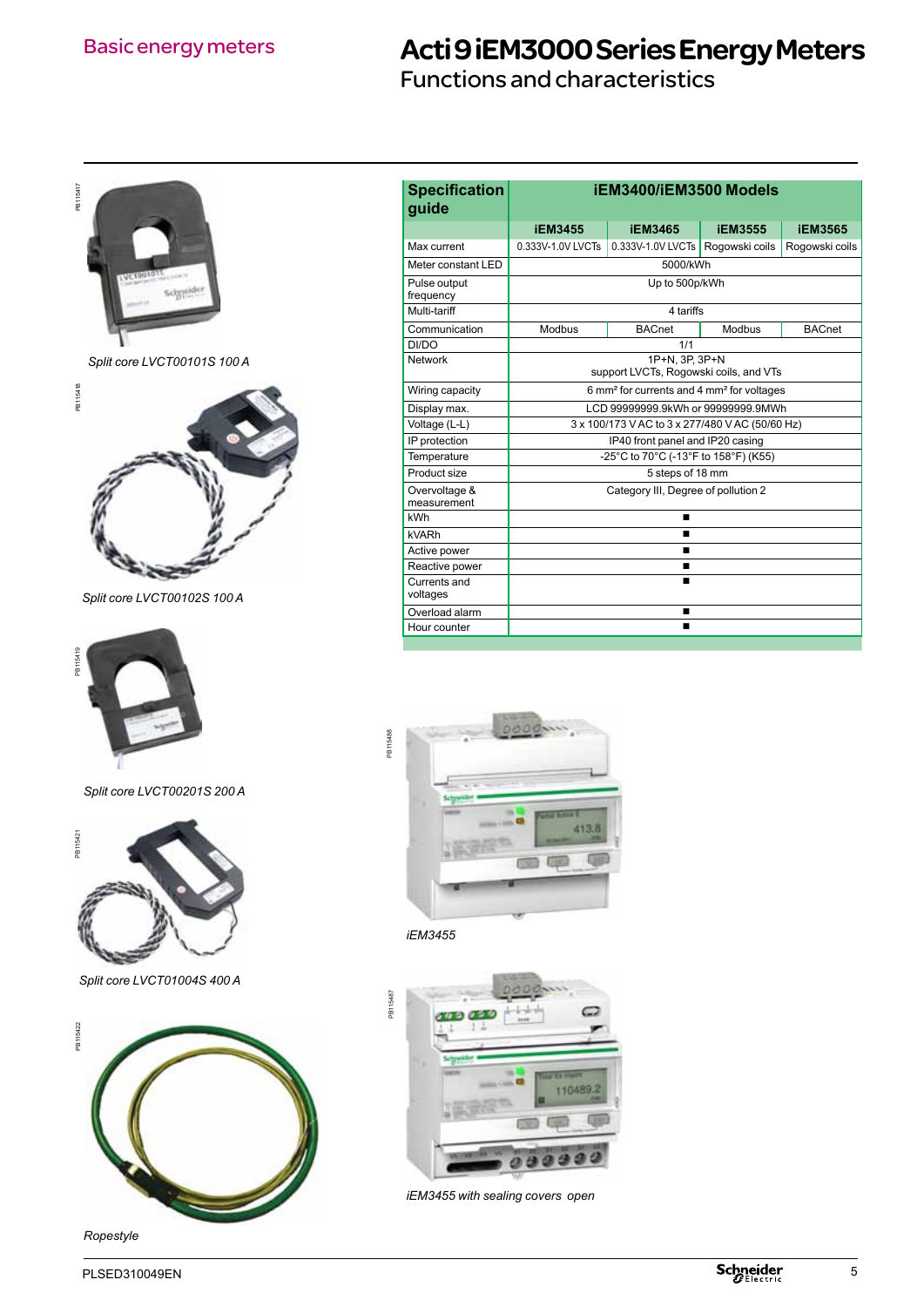Dimensions



### **Acti 9 iEM3000 Series parts**

- 1. Digital inputs for tariff control (iEM3115 / iEM3215)
- 2. Display for measurement and configuration
- 3. Pulse out for remote transfer (iEM3110 / iEM3210)
- 4. Cancellation
- 5. Confirmation
- 6.<sup>1</sup> Selection
- 7. Flashing yellow meter indicator to check accuracy
- 8. Green indicator: on/off, error



#### **Acti 9 iEM3000 Series parts**

- 1. Digital inputs for tariff control (iEM3155 / iEM3255)
- 2. Digital output (iEM3155 / iEM3255)
- 3. Communication port
- 4. Yellow indicator for communication diagnosis
- 5. Display for measurement and configuration
- 6. Cancellation
- 7. Confirmation
- 8. Selection
- 9. Flashing yellow meter indicator to check accuracy
- 10. Green indicator: on/off, error

### **iEM3200/iEM3400/iEM3500 series dimensions**





### **iEM3100/iEM3200/iEM3400/iEM3500 Series front sealing covers open and closed**



### **iEM3300 series dimensions**

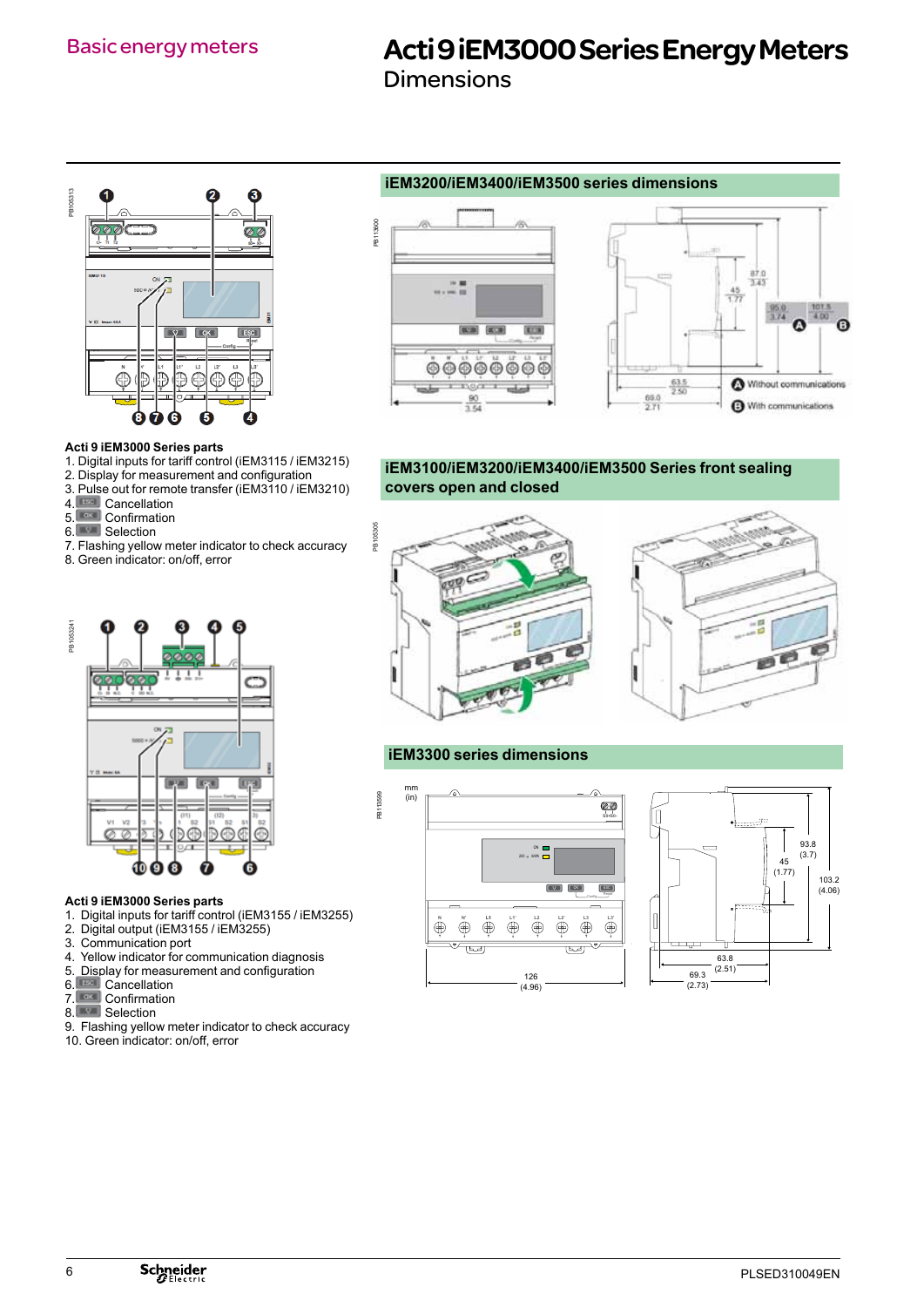Commercial reference numbers

| iEM31xx / iEM32xx / iEM33xx                                                                      | Current                   | Ref. no.                               |
|--------------------------------------------------------------------------------------------------|---------------------------|----------------------------------------|
| <b>Meter model and description</b>                                                               | measurement               |                                        |
| iEM3100 basic energy meter                                                                       | Direct connected 63 A     | A9MEM3100                              |
| iEM3110 energy meter with pulse output                                                           | Direct connected 63 A     | A9MEM3110                              |
| iEM3115 multi-tariff energy meter                                                                | Direct connected 63 A     | A9MEM3115                              |
| iEM3135 advanced multi-tariff energy meter &                                                     | Direct connected 63 A     | A9MEM3135                              |
| electrical parameter plus M-Bus comm port                                                        |                           |                                        |
| iEM3150 energy meter & electrical parameter                                                      | Direct connected 63 A     | A9MEM3150                              |
| plus Modbus RS485 comm port                                                                      |                           |                                        |
| iEM3155 advanced multi-tariff energy meter &<br>electrical parameter plus Modbus RS485 comm      | Direct connected 63 A     | A9MEM3155                              |
| port                                                                                             |                           |                                        |
| iEM3165 advanced multi-tariff energy meter &                                                     | Direct connected 63 A     | A9MEM3165                              |
| electrical parameter plus BACnet MS/TP comm                                                      |                           |                                        |
| port                                                                                             |                           |                                        |
| iEM3175 advanced multi-tariff energy meter &                                                     | Direct connected 63 A     | A9MEM3175                              |
| electrical parameter plus LON TP/FT-10 comm                                                      |                           |                                        |
| port<br>iEM3200 basic energy meter                                                               | Transformer connected 5 A | A9MEM3200                              |
| iEM3210 energy meter with pulse output                                                           | Transformer connected 5 A | A9MEM3210                              |
| iEM3215 multi-tariff energy meter                                                                | Transformer connected 5 A | A9MEM3215                              |
| iEM3235 advanced multi-tariff energy meter &                                                     | Transformer connected 5 A | A9MEM3235                              |
| electrical parameter plus M-Bus comm port                                                        |                           |                                        |
| iEM3250 energy meter & electrical parameter                                                      | Transformer connected 5 A | A9MEM3250                              |
| plus Modbus RS485 comm port                                                                      |                           |                                        |
| iEM3255 advanced multi-tariff energy meter &                                                     | Transformer connected 5 A | A9MEM3255                              |
| electrical parameter plus Modbus RS485 comm<br>port                                              |                           |                                        |
| iEM3265 advanced multi-tariff energy meter &                                                     | Transformer connected 5 A | A9MEM3265                              |
| electrical parameter plus BACnet MS/TP comm port                                                 |                           |                                        |
| iEM3275 advanced multi-tariff energy meter &                                                     | Transformer connected 5 A | <b>A9MEM3275</b>                       |
| electrical parameter plus LON TP/FT-10 comm port                                                 |                           |                                        |
| iEM3300 basic energy meter                                                                       | Direct connected 125 A    | A9MEM3300                              |
| iEM3310 energy meter with pulse output                                                           | Direct connected 125 A    | A9MEM3310                              |
| iEM3335 advanced multi-tariff energy meter &                                                     | Direct connected 125 A    | A9MEM3335                              |
| electrical parameter plus M-Bus comm port                                                        |                           | A9MEM3350                              |
| iEM3350 energy meter & electrical parameter<br>plus Modbus RS485 comm port                       | Direct connected 125 A    |                                        |
| iEM3355 advanced multi-tariff energy meter &                                                     | Direct connected 125 A    | A9MEM3355                              |
| electrical parameter plus Modbus RS485 comm port                                                 |                           |                                        |
| iEM3365 advanced multi-tariff energy meter &                                                     | Direct connected 125 A    | A9MEM3365                              |
| electrical parameter plus BACnet MS/TP comm port                                                 |                           |                                        |
| iEM3375 advanced multi-tariff energy meter &<br>electrical parameter plus LON TP/FT-10 comm port | Direct connected 125 A    | A9MEM3375                              |
| iEM34xx/iEM35xx                                                                                  | Current                   | Ref. no.                               |
|                                                                                                  | measurement               |                                        |
|                                                                                                  |                           |                                        |
| iEM3455 advanced multi-tariff energy meter &<br>electrical parameter plus Modbus MS/TP comm port | <b>LVCT</b>               | A9MEM3455                              |
| iEM3465 advanced multi-tariff energy meter &                                                     | LVCT                      | A9MEM3465                              |
| electrical parameter plus BACnet MS/TP comm port                                                 |                           |                                        |
| iEM3555 advanced multi-tariff energy meter &                                                     | Rogowski coil             | A9MEM3555                              |
| electrical parameter plus Modbus MS/TP comm port                                                 |                           |                                        |
| iEM3565 advanced multi-tariff energy meter &                                                     | Rogowski coil             | A9MEM3565                              |
| electrical parameter plus BACnet MS/TP comm port<br>LVCTs*                                       |                           |                                        |
|                                                                                                  |                           |                                        |
| CT, split-core, Size 0, 50 A to 0.333 V                                                          |                           | <b>LVCT00050S</b>                      |
| CT, split-core, Size 1, 100 A to 0.333 V                                                         |                           | <b>LVCT00101S</b>                      |
| CT, split-core, Size 1, 200 A to 0.333 V                                                         |                           | <b>LVCT00201S</b>                      |
| CT, split-core, Size 2, 100 A to 0.333 V<br>CT, split-core, Size 2, 200 A to 0.333 V             |                           | <b>LVCT00102S</b><br><b>LVCT00202S</b> |
| CT, split-core, Size 2, 300 A to 0.333 V                                                         |                           | <b>LVCT00302S</b>                      |
| CT, split-core, Size 3, 400 A to 0.333 V                                                         |                           | <b>LVCT00403S</b>                      |
| CT, split-core, Size 3, 600 A to 0.333 V                                                         |                           | <b>LVCT00603S</b>                      |
| CT, split-core, Size 3, 800 A to 0.333 V                                                         |                           | <b>LVCT00803S</b>                      |
| CT, split-core, Size 4, 800 A to 0.333 V                                                         |                           | <b>LVCT00804S</b>                      |
| CT, split-core, Size 4, 1000 A to 0.333 V                                                        |                           | <b>LVCT01004S</b>                      |
| CT, split-core, Size 4, 1200 A to 0.333 V                                                        |                           | <b>LVCT01204S</b>                      |
| CT, split-core, Size 4, 1600 A to 0.333 V                                                        |                           | <b>LVCT01604S</b>                      |
| CT, split-core, Size 4, 2000 A to 0.333 V                                                        |                           | <b>LVCT02004S</b>                      |
| CT, split-core, Size 4, 2400 A to 0.333 V                                                        |                           | <b>LVCT02404S</b>                      |

*See your Schneider Electric representative for complete ordering information.*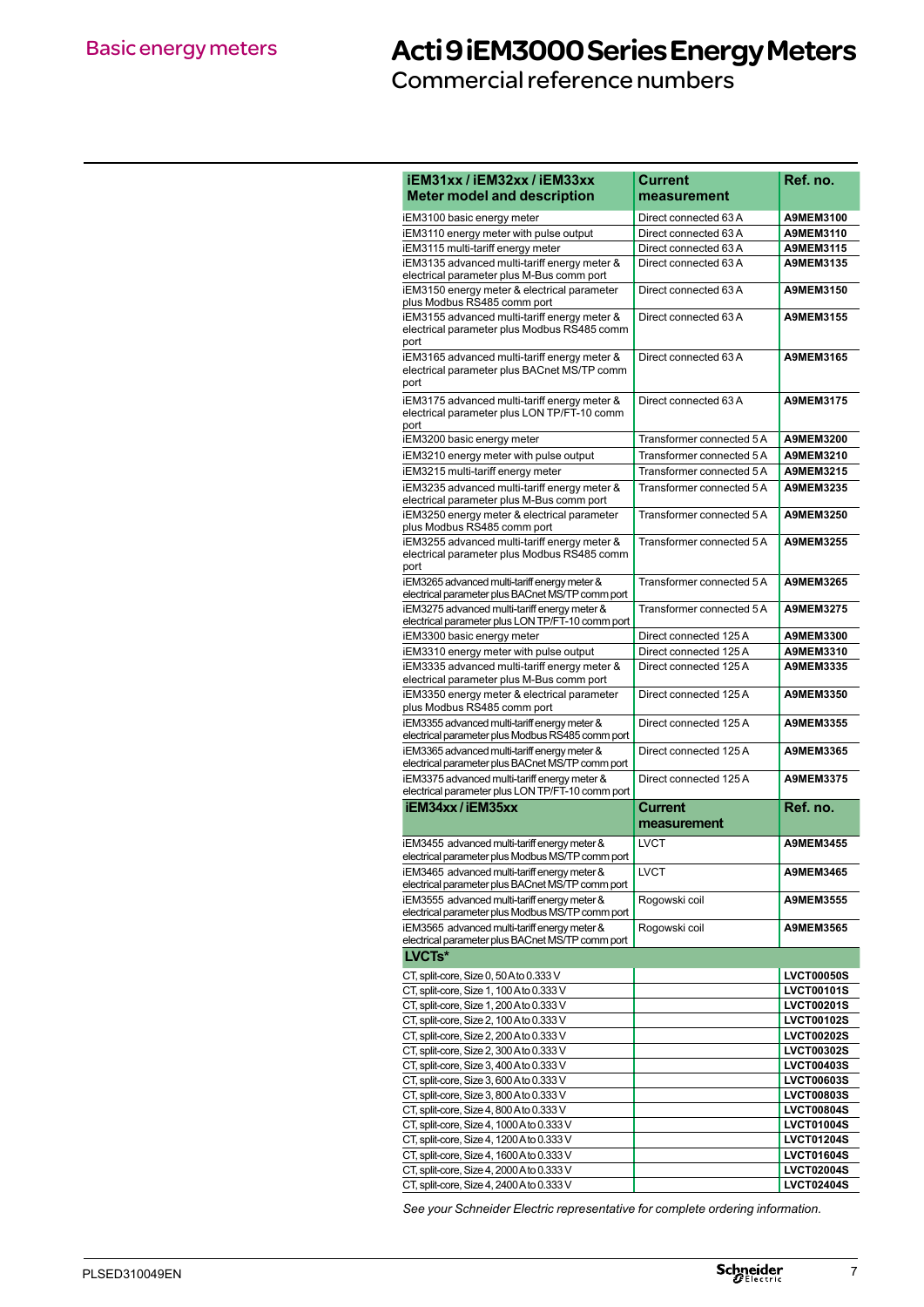### Commercial reference numbers

| Rogowski coils for iEM3555 and iEM3565 meters |
|-----------------------------------------------|
|-----------------------------------------------|

| ROGCOIL 12 in (0.30 m) 8 ft (2.40 m) 5000 A | U018-0001 |
|---------------------------------------------|-----------|
| ROGCOIL 18 in (0.45 m) 8 ft (2.40 m) 5000 A | U018-0002 |
| ROGCOIL 24 in (0.60 m) 8 ft (2.40 m) 5000 A | U018-0003 |
| ROGCOIL 36 in (0.90 m) 8 ft (2.40 m) 5000 A | U018-0004 |

*\* Available in select countries (as used for BCPM accessories).* 

*See your Schneider Electric representative for complete ordering information.*

PB113659

PB113659

### **LVCT Split-core dimensions**

 $\overline{1}$ These dimensions apply to both BCPMSCCTxx (branch CTs) and LVCT0xxxx0S/1S (for Mains) 50A-200A CT families.



50 Amp





 $A = 1.2''$  (29 mm)  $B = 0.8''$  (20 mm)  $C = 0.7''$  (16 mm)  $D = 1.6''$  (40 mm)  $E = 2.1''$  (53 mm)



200 Amp  $A = 2.6'' (66$  mm)  $B = 1.1''$  (28 mm)  $C = 0.8''$  (19 mm)  $D = 2.9''$  (74 mm)

 $E = 3.5''$  (90 mm)

100 Amp